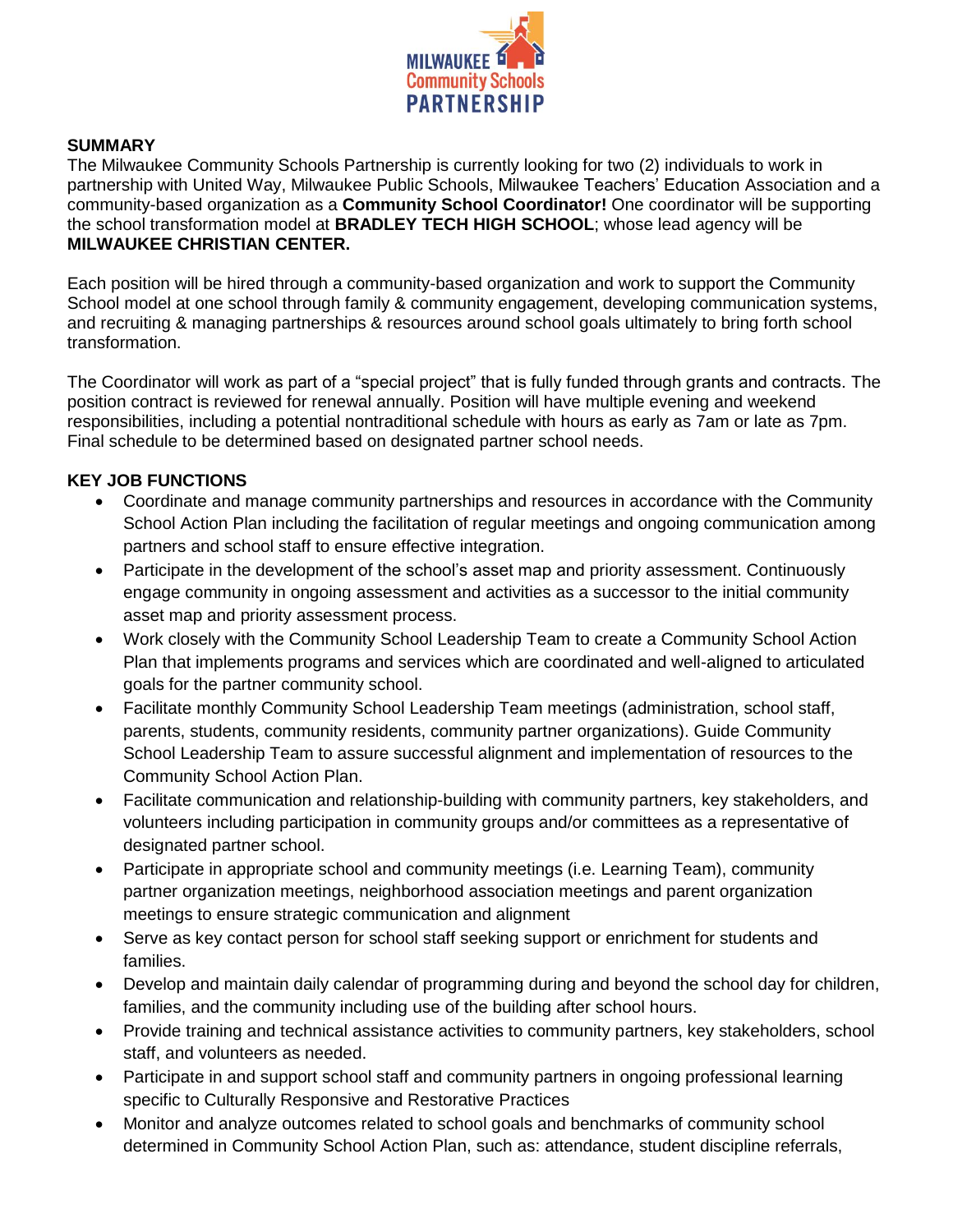academic achievement, parental involvement, and program effectiveness. Prepare monthly reports to share with school and community partners.

• Support United Way, MPS, and individual school grant-seeking and other fund development activities including; planning and development of application processes, grant-writing, and training and/or technical assistance in the outcome measurement reporting.

## **SUPERVISORY RESPONSIBILITIES** This job has no supervisory responsibilities.

# **Essential Skills:**

- Ability to...
	- o work in a complex environment using technical and interpersonal skills;
	- $\circ$  establish good working relationships with diverse groups including regulatory agencies, or members of the business community;
	- $\circ$  effectively present information to top management, public groups, and/or boards of directors and respond to common inquiries or complaints as needed;
- Demonstrated excellent verbal and written communication skills.
- Experience in working with computerized software, such as Microsoft Word, Outlook, Excel or other similar programs and knowledge of computer-based outcome reporting systems.

**LANGUAGE SKILLS:** Bilingual applicants are encouraged but not necessary for employment.

# **KEY REQUIREMENTS:**

## **EDUCATION and/or EXPERIENCE:**

- Familiarity with and credibility in Milwaukee neighborhoods (experience living, working or going to school with ties to the local community).
- Minimum high school diploma or GED; Bachelor's degree in relevant field preferred.
- Minimum 3 years of relevant experience described in this section.
- Background working with youth, within public education or community-based work.
- Additionally, experience should reflect increasing leadership responsibilities involving project management, collaboration, supervision, and evaluation.
- Preferred experience with all or some: facilitation, data analysis, grant writing, and/or using outcomes in program development, operation or evaluation is highly desired.
- Excellent written, verbal, interpersonal and editing skills with exceptional attention to detail and accuracy are required.
- Must possess ability to work well independently and in a team including staff and volunteers. It is critical to understand community priorities and how to organize strategies to promote community impact.
- Must satisfactorily pass Milwaukee Public School and other required background and reference checks.
- A valid WI state driver's license and access to an insured vehicle in good working condition is essential.

## **TO APPLY:**

Please email a cover letter and resume to [mcchr@mccwi.org](mailto:mcchr@mccwi.org) with "Community School Coordinator" in the subject line.

VERY IMPORTANT, PLEASE NOTE: **Application due date June 10th, 5pm.** Candidate must be available for a 30 minute interview to be scheduled the week of **June 20 th – June 24th**. Second round one hour group interviews for candidates selected will be held between 9am-5pm during the week of **June 27th – July 1st** at an area MPS location or virtually given comfortability. Candidates selected must be available for both first and second round interviews.